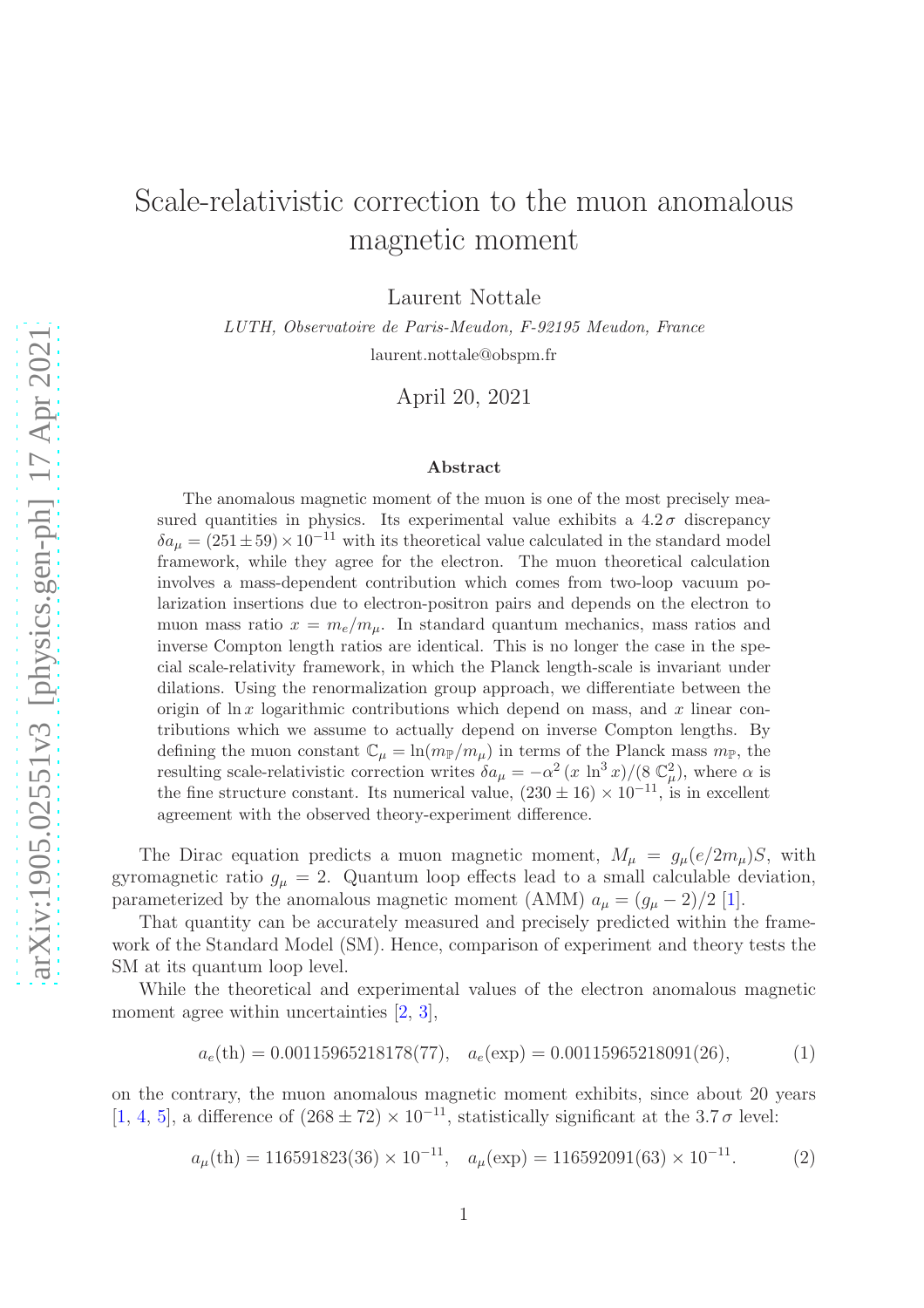This effect constitutes one of the main discrepancies between the SM theoretical predictions and experiments. It is all the more puzzling that it is not found in the high energy realm of today's particle physics frontier ( $\approx 10$  TeV), but instead at the atomic-nuclear scale ( $\approx 100 \text{ MeV}$ ) which was up to now thought to be fully understood.

More recently, the first results of the Fermilab National Accelerator Laboratory (FNAL) Muon  $q - 2$  E989 Experiment [\[6\]](#page-7-3) have been found to be in excellent agreement with the previous BNL E821 measurement. They obtained  $a_{\mu}(\text{FNAL}) = 116592040(54) \times 10^{-11}$ , leading to a combined BNL+FNAL average result:

$$
a_{\mu}(\exp) = 116592061(41) \times 10^{-11},\tag{3}
$$

increasing the tension between experiment [\[6\]](#page-7-3) and theory [\[7\]](#page-7-4),  $\delta a_{\mu} = (251 \pm 59) \times 10^{-11}$ , to 4.2 standard deviations.

We suggest here that the muon magnetic moment discrepancy could be explained in the special scale-relativity (SSR) framework by accounting for the correction to the relation between mass ratios and Compton length ratios which occurs in this theory.

Recall that the principle of relativity, which was up to now applied, in current theories of relativity, to origin, orientation and motion transformations of the coordinate system, has been extended to apply also to scale transformations of the measurement resolution, which is added to the variables that characterize its (relative) state  $[8, 9, 10, 11]$  $[8, 9, 10, 11]$  $[8, 9, 10, 11]$  $[8, 9, 10, 11]$  $[8, 9, 10, 11]$  $[8, 9, 10, 11]$ .

The scale-relativity theory is the general framework built from this first principle [\[10,](#page-7-7) [11\]](#page-7-8), including the construction of new scale laws of log-Lorentzian form [\[9\]](#page-7-6), a geometric foundation of quantum mechanics [\[12\]](#page-7-9) and of gauge fields [\[13\]](#page-7-10) in terms of a nondifferentiable and continuous fractal space-time whose geodesics define wave functions, and the suggestion of the possibility of a new macroscopic quantum-type mechanics (based on a constant different from  $\hbar$  and relevant to chaotic systems beyond their horizon of predictability and to turbulence) [\[10,](#page-7-7) [14,](#page-7-11) [15,](#page-7-12) [16,](#page-7-13) [17,](#page-7-14) [18,](#page-7-15) [19\]](#page-7-16).

Here we are concerned with only the log-Lorentzian scale laws aspect of the theory, specifically, with the fact that inverse length-scales and mass-scales, which are identical in standard quantum mechanics (QM), become different in the SSR framework.

We have mathematically proved [\[9\]](#page-7-6), [\[10,](#page-7-7) Chapt. 6], [\[11,](#page-7-8) Chapt. 4.4] that the general solution to the special relativity problem (i.e., find the linear laws of transformations which come under the principle of relativity) is, as well for motion as for scales, the Lorentz transformation. This proof is based on only two axioms, internality of the composition law and reflection invariance, which are both expressions of the only principle of relativity. We know since Poincaré and Einstein that the special relativity law of composition of two velocities u and v writes  $w = (u + v)/(1 + uv/c^2)$ . In the same way, the general law of composition of length-scale ratios,  $r \rightarrow r' = \rho \times r$ , writes in special scale-relativity theory  $W = (U + V)/(1 + UV/C^2)$ , where  $U = \ln(r/\lambda)$ ,  $V = \ln \rho$  and  $W = \ln(r/\lambda)$  and  $C$  is a constant whose meaning will be specified in the following.

Another relevant result of special motion-relativity is that the Galilean relation of equality between velocity and momentum,  $p/mc = v/c$ , becomes

$$
\frac{p}{mc} = \frac{v/c}{\sqrt{1 - (v/c)^2}}.\tag{4}
$$

In the same way as velocity characterizes the state of motion of the reference system, we consider in SSR that resolution length-scales characterize their state of scale [\[8,](#page-7-5) [9,](#page-7-6) [10,](#page-7-7) [11\]](#page-7-8).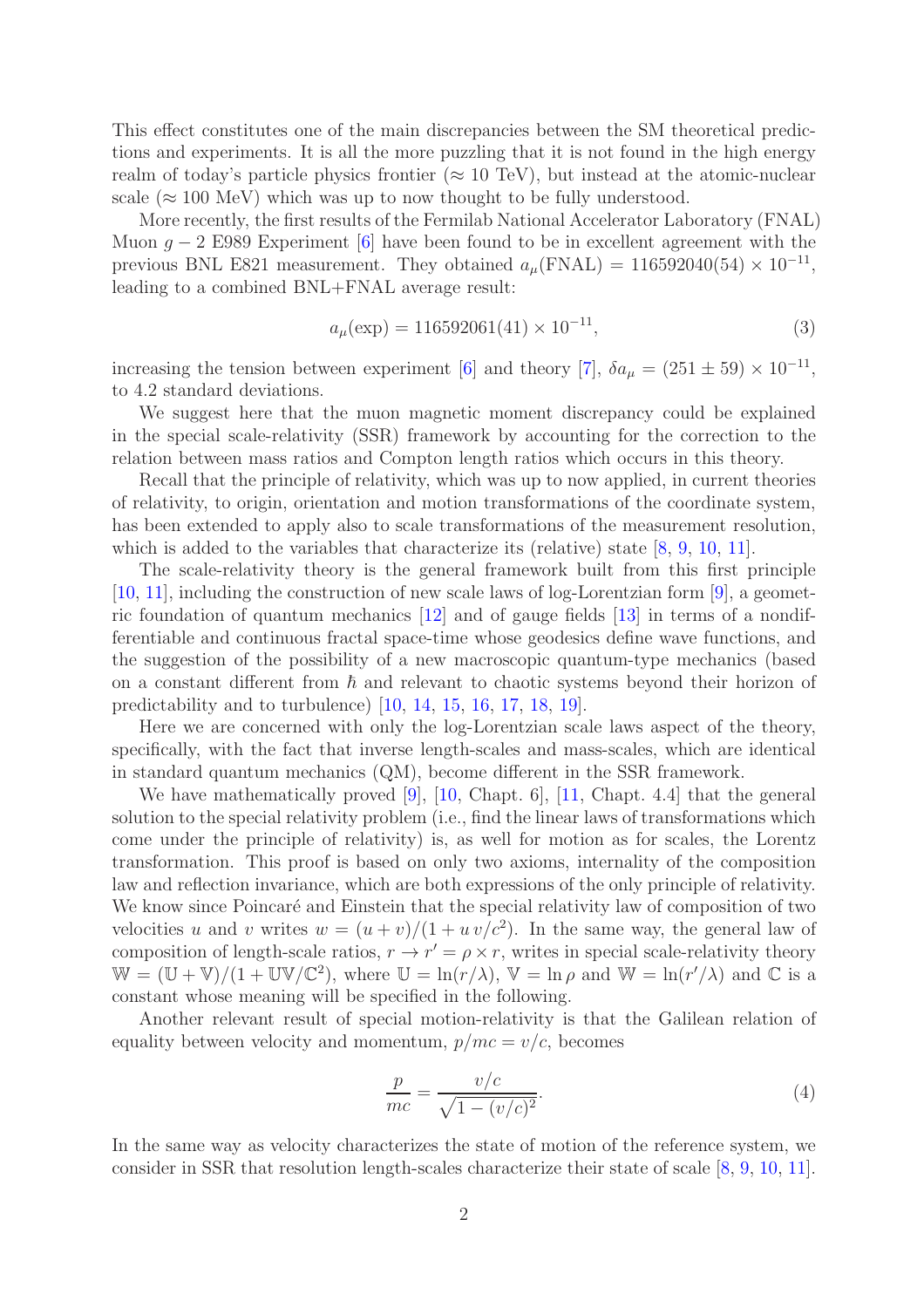The difference is that motion transformations constitute an additive group, while scale transformations are a multiplicative group. However, using the Gell-Mann-Levy method one can show [\[10,](#page-7-7) [11\]](#page-7-8) that the natural variable for describing length-scales and their transformations is the logarithm of a ratio of length intervals, so that one recovers an additive group in terms of these variables.

In analogy with the various levels of theories of motion-relativity, one can first define a "Galilean scale-relativity" (GSR) framework, which just corresponds to the usual laws of dilation and contraction. The standard de Broglie law which relates momentum and length-scales in quantum mechanics,  $p = \hbar/\lambda$ , can be established from Noether's theorem in this framework. This is similar to the obtention, in motion-relativity theory, of the standard relation  $p = mv$  from uniformity of space. It may be also written as a direct equality  $\ln(p/p_0) = \ln(\lambda_0/\lambda)$ , with  $p_0\lambda_0 = \hbar$ . The generalization of this relation in SSR involves a log-Lorentz factor [\[9,](#page-7-6) [10,](#page-7-7) [11\]](#page-7-8):

$$
\ln \frac{p}{p_0} = \frac{\ln(\lambda_0/\lambda)}{\sqrt{1 - \ln(\lambda_0/\lambda)^2/\mathbb{C}^2}}.
$$
\n(5)

The usual GSR law is clearly recovered in the limit  $\mathbb{C} \to \infty$ . The meaning of this constant can be clarified by expressing it also in terms of the reference scale  $\lambda_0$ :

$$
\mathbb{C}_0 = \ln \frac{\lambda_0}{\lambda_{\mathbb{P}}}.\tag{6}
$$

This introduces a minimal scale  $\lambda_{\mathbb{P}}$  which is invariant under dilations and contractions, unreachable and unpassable, whatever the scale  $\lambda_0$  which has been taken as reference [\[9,](#page-7-6) [10\]](#page-7-7). Moreover, momentum-energy now tends to infinity when the length-time scale tends to this limit, which therefore plays the role of the zero scale interval of the standard theory. This remarkable property has naturally led us [\[9\]](#page-7-6) to identify it with the Planck length-scale,

$$
\lambda_{\mathbb{P}} = \sqrt{\frac{\hbar G}{c^3}}.\tag{7}
$$

Let us now analyse the current situation of the muon AMM in the light of the SSR framework. The fact that there is no strong effect on the electron but only on the muon points toward a manifestation of the mass-scale increase by a factor  $\approx 200$  between the electron and the muon, which is the only difference between these two particles (apart from their consequently different lifetimes).

In order to apply the SSR framework to the muon AMM problem, we need to specify the nature of two fundamental scales. The first is the scale at which occurs the transition between Galilean scale relativity (GSR) and Lorentzian special scale relativity (SSR). A natural identification of this transition is with the Compton scale of the electron  $\lambda_e$ [\[9,](#page-7-6) [10,](#page-7-7) [11\]](#page-7-8). Indeed, physics changes drastically at scales smaller than  $\lambda_e$ , in a way that is directly related to our purpose: namely, the various physical quantities, in particular masses and charges, become explicitly dependent on scale below  $\lambda_e$ , a behaviour that is currently accounted for in terms of vacuum polarization and radiative corrections and well described by the renormalization group equations.

The second fundamental scale that should be known is the reference scale defining the constant  $\mathbb{C}_0$ . It is naturally given by the Compton length of the particle studied [\[9\]](#page-7-6). When the particle considered is the electron, both scales coincide. But here we are concerned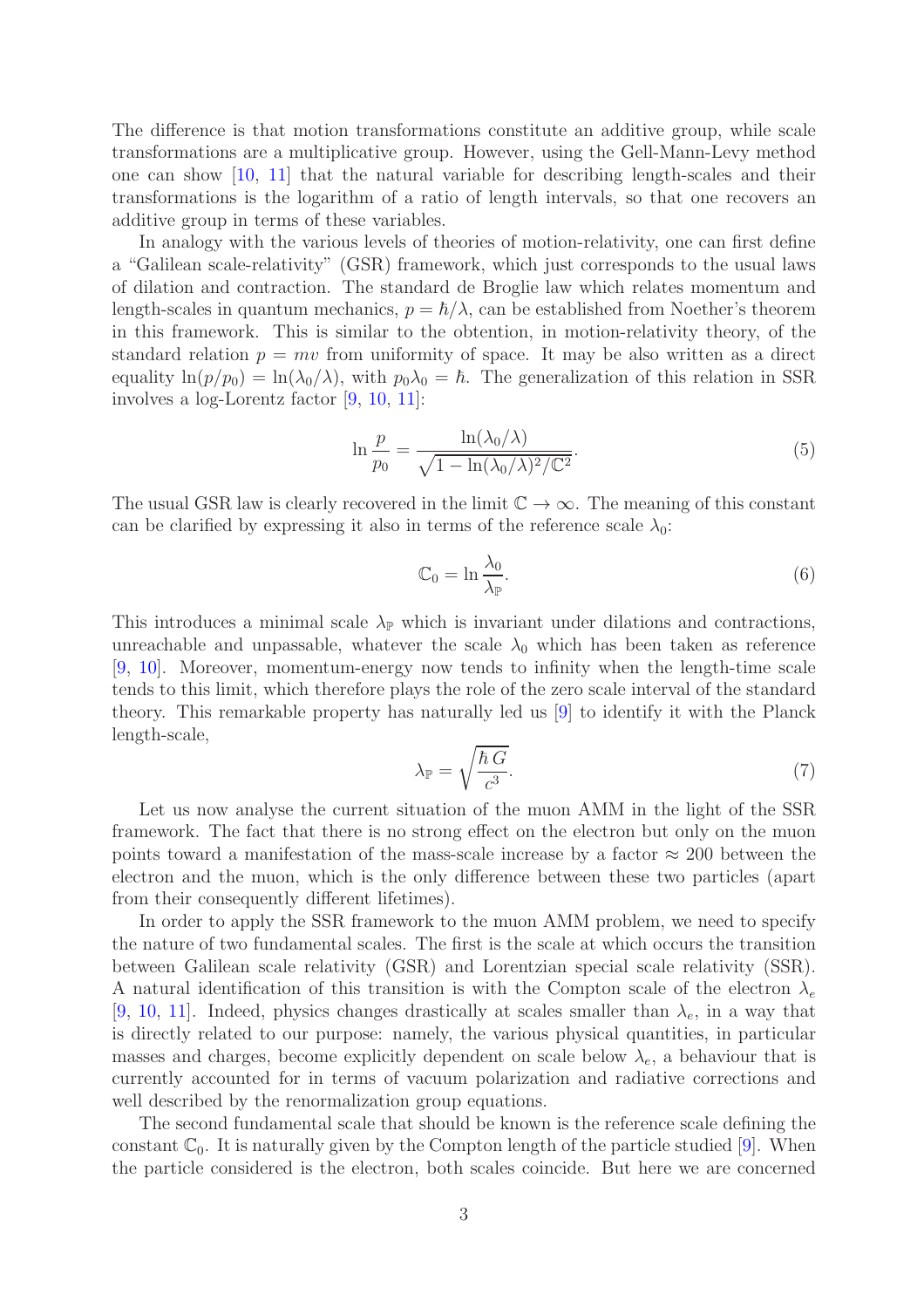with the muon, so that the SSR constant is given by the Compton length of the muon, i.e.  $\mathbb{C}_{\mu} = \ln(\lambda_{\mu}/\lambda_{\mathbb{P}}) \approx \ln(m_{\mathbb{P}}/m_{\mu}) = 46.196$ . This is a new configuration, in which the electron Compton length is larger than the reference length. This is justified by the fact that the  $e^+e^-$  pairs considered here are virtual, i.e. they are interpreted as being part of the set of fractals geodesics which constitutes the muon as a whole.

A possible intervention of SSR corrections can therefore be expected, since the ratio of the muon and electron Compton lengths is slightly different from their inverse mass ratio in this framework. Taking the muon scale as reference scale, it is given by:

<span id="page-3-1"></span>
$$
\ln \frac{\lambda_{\mu}}{\lambda_e} = \frac{\ln(m_e/m_{\mu})}{\sqrt{1 + \ln^2(m_e/m_{\mu})/\mathbb{C}_{\mu}^2}}.
$$
\n(8)

Therefore the length-scale ratio becomes  $y = \lambda_\mu/\lambda_e = x^{[1 + (\ln x/\mathbb{C}_\mu)^2]^{-1/2}} \approx 1/200$  instead of the mass ratio  $x = m_e/m_\mu \approx 1/207$ .



<span id="page-3-0"></span>Figure 1: Feynman diagram for the leading mass-dependent term, involving  $e^+e^-$  pairs, of the fourth-order radiative correction to the scattering of a muon by an electromagnetic field, which plays a central role in the SSR correction to the theoretical calculation of the muon AMM.

As a direct consequence, one is led to look for a possible SSR effect only among the mass-dependent terms of the muon AMM calculation. There is no such contribution to 1-loop level, i.e. in Schwinger's original  $\alpha/2\pi$  correction to the magnetic moment [\[4\]](#page-7-1). To 2-loop, the main mass-dependent and electron-dependent term comes from the Feynman diagram shown in Fig. [1,](#page-3-0) which corresponds to the insertion of a closed lepton loop (electron-positron pair).

Let us first recall how the standard calculation of this contribution is performed without SSR correction. It has been calculated in 1949 by Karplus and Kroll (KK) [\[20\]](#page-7-17). It reads in position space (we denote by X the position coordinate so as not to confuse it with  $x = m_e/m_\mu$  in what follows):

$$
\bar{M}^{IIe} = -\frac{e\alpha^2}{4\hbar c} \int d^4 X_0 d^4 X_1 d^4 X_2 A^e_\mu(X_0) \bar{D}^{(2)}_F(X_2 - X_1) \bar{\psi}(X_1) \gamma_\nu S_F(X_0 - X_1) \gamma_\mu S_F(X_2 - X_0) \gamma_\nu \psi(X_2).
$$
\n(9)

The bar on  $\bar{M}^{IIe}$  and  $\bar{D}_F$  indicates that the renormalization terms have been removed. The Feynman function  $D_F$  describes the properties of a virtual photon as modified by its interaction with the electron-positron field. The leading term is obviously

$$
D_F^{(1)}(X) = -\frac{2i}{(2\pi)^4} \int e^{-ipX} \frac{d^4p}{p^2}.
$$
 (10)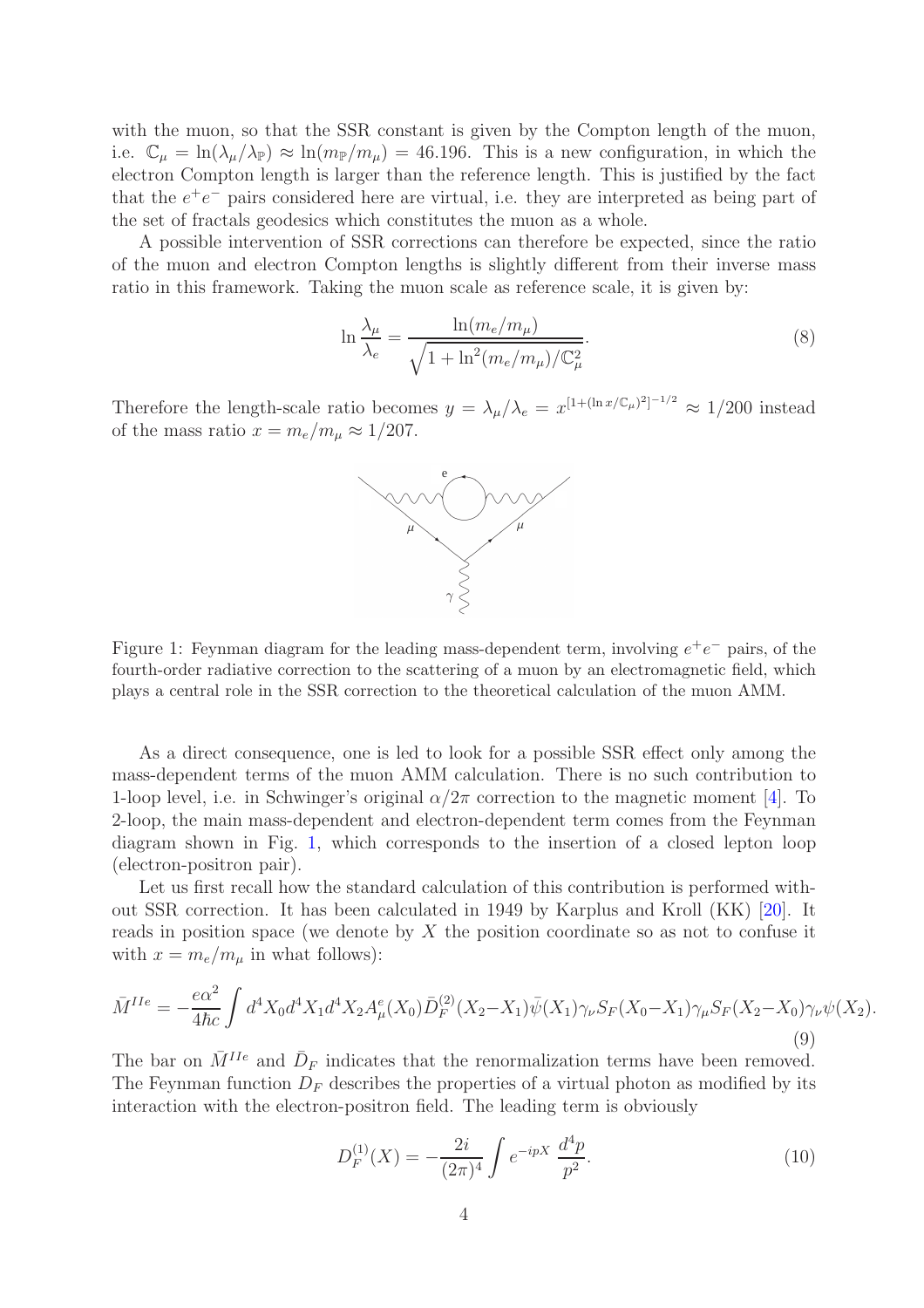The radiative corrections to this function arise from the ability of the virtual photon to create pairs. The first term  $D_F^{(2)}$  $\binom{2}{F}$  is simply due to the creation and annihilation of one pair, as can be seen in Fig. [1.](#page-3-0) After removal of the renormalization term and performing its Fourier transform, it reads

$$
\bar{D}_F^{(2)}(p) = \frac{\alpha}{2\pi} \int_0^1 dv \, \frac{2v^2(1 - v^2/3)}{p^2(1 - v^2) + 4\kappa_e^2},\tag{11}
$$

where  $\kappa_e$  is the electron mass term. Feynman's  $S_F(X)$  function describes the propagation of the particle for which the magnetic moment is computed (by looking at its elastic scattering by an electromagnetic field). This particle is an electron in the original KK calculation and a muon in the case considered here:

<span id="page-4-0"></span>
$$
S_F(X, \kappa_\mu) = -\frac{2i}{(2\pi)^4} \int d^4p \; e^{-ip \; X} \; \frac{i \; \gamma \; p - \kappa_\mu}{p^2 + \kappa_\mu^2},\tag{12}
$$

where the mass term  $\kappa_{\mu}$  is now the muon one.

The subsequent calculations are continued by KK in momentum space. The momentum  $p_1$  is used to denote the momentum of the final state and  $p_2$  the momentum of the initial state:

$$
\psi(X) = \int e^{ip_2 X} \psi(p_2) d^4 p_2, \quad (i\gamma p_2 + \kappa_\mu) \psi(p_2) = 0,\tag{13}
$$

$$
\bar{\psi}(X) = \int e^{ip_1 X} \psi(p_1) d^4 p_1, \quad \bar{\psi}(p_1)(i\gamma p_1 + \kappa_\mu) = 0.
$$
\n(14)

Then KK find, for the contribution considered, the final expression:

$$
\bar{M}^{IIe} = -\frac{2ie\alpha^2}{\hbar c} \int d^4p_1 d^4p_2 A^e_\mu(p_1 - p_2) \int d^4k \int_0^1 dv \frac{2v^2(1 - v^2/3)}{k^2(1 - v^2) + 4\kappa_e^2} \times \bar{\psi}(p_1)\gamma_\nu \frac{i\gamma(p_1 - k) - \kappa_\mu}{(p_1 - k)^2 + \kappa_\mu^2} \gamma_\mu \frac{i\gamma(p_2 - k) - \kappa_\mu}{(p_2 - k)^2 - \kappa_\mu^2} \gamma_\nu \psi(p_2),\tag{15}
$$

in which we have now clearly identified the muon mass term  $\kappa_{\mu}$  and the electron-positron pair mass term  $2\kappa_e$ .

The resulting muon vacuum polarization insertion was explicitly computed in the late 1950's [\[21,](#page-7-18) [22\]](#page-7-19). It is given by the double integral:

<span id="page-4-2"></span><span id="page-4-1"></span>
$$
a_{\mu}^{(4)} = \left(\frac{\alpha}{\pi}\right)^2 \int_0^1 du \ u^2 (1-u) \int_0^1 dv \ \frac{v^2 (1-v^2/3)}{u^2 (1-v^2) + 4x^2 (1-u)},\tag{16}
$$

where  $x = \kappa_e / \kappa_{\mu} = m_e / m_{\mu}$  is the electron to muon mass ratio in the SM framework. An exact integration has been performed by Elend in 1966 [\[23\]](#page-7-20) and the final expression has been written in compact form by Passera [\[24\]](#page-7-21) as:

$$
a_{\mu}^{(4)} = \left(\frac{\alpha}{\pi}\right)^2 \left(-\frac{25}{36} - \frac{1}{3}\ln x + x^2(4+3\ln x) + x^4\left[\frac{\pi^2}{3} - 2\ln x \ln\left(\frac{1}{x} - x\right) - \text{Li}_2(x^2)\right] + \frac{x}{2}\left(1 - 5x^2\right)\left[\frac{\pi^2}{2} - \ln x \ln\left(\frac{1-x}{1+x}\right) - \text{Li}_2(x) + \text{Li}_2(-x)\right]\right). \tag{17}
$$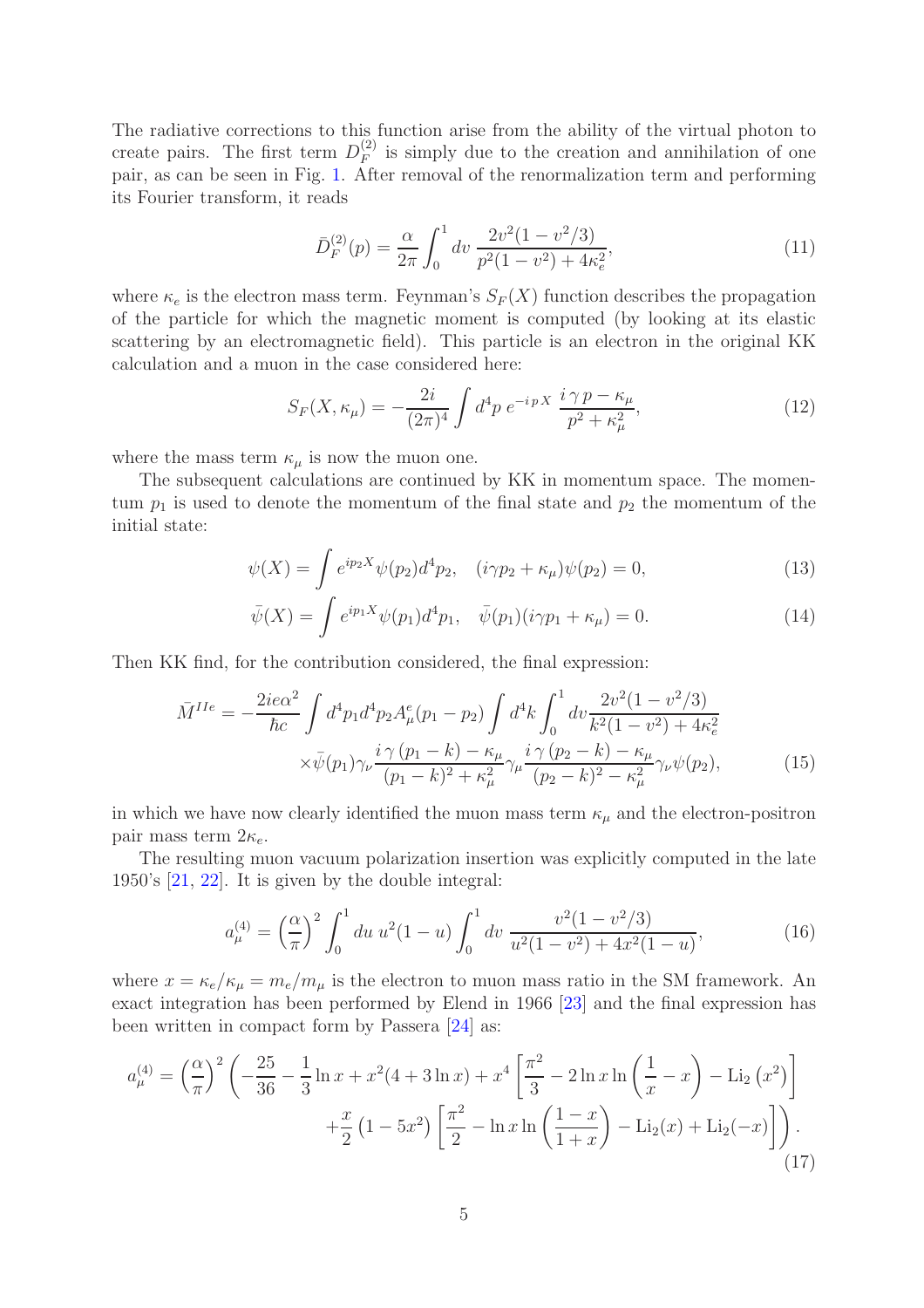A complete expansion of this expression has been given by Li et al. [\[25\]](#page-7-22), for both cases  $x > 1$  and  $x < 1$ . Keeping only the leading terms, it yields in terms of  $\ln x$  and x:

<span id="page-5-0"></span>
$$
a_{\mu}^{(4)} = \left(\frac{\alpha}{\pi}\right)^2 \left(-\frac{25}{36} - \frac{1}{3}\ln x + \frac{\pi^2}{4}x + \mathcal{O}(x^2 \ln x)\right). \tag{18}
$$

In the SSR framework, this formula can no longer be correct. Indeed, the muon Compton length-scale and mass scale, when they are referenced to the electron scale, are no longer strictly inverse quantities. One should therefore make the difference between  $x = m_e/m_\mu$  and  $y = \lambda_\mu/\lambda_e$ , whose relationship is given in Eq. [\(8\)](#page-3-1).

An analysis of the way the above mass dependent contribution to the muon AMM is obtained shows that it depends on *both* mass and Compton length. The original KK work starts from position space then ends the calculation in momentum space through the standard assumption of Fourier transform between position and momentum representations. This calculation relies on the previous work of Dyson [\[26\]](#page-7-23), who explicitly specifies that the mass term  $\kappa$  in Feynman's  $S_F(X)$  function (Eq. [12\)](#page-4-0) is given by the reciprocal Compton length, not the mass itself. On the other hand, we also know that masses enter as such in the AMM calculation, in particular through the threshold  $2m_e$  for pair creation.

However, the two contributions are not separated in the KK calculation of the electron AMM, nor in the muon calculation of Suura-Wichmann [\[21\]](#page-7-18) and Peterman [\[22\]](#page-7-19) derived from it. We therefore need to use another approach where the two contributions are separated. The renormalization group approach provides us with such a separation. It has been shown by Lautrup and de Raphael [\[27\]](#page-7-24) that the equation for the contribution to the muon AMM from electron vacuum polarization insertions takes the form of a Callan-Symanzik equation

<span id="page-5-1"></span>
$$
\left(m_e \frac{\partial}{\partial m_e} + \beta(\alpha) \frac{\partial}{\partial \alpha}\right) a_\mu \left(\frac{m_e}{m_\mu}, \alpha\right) = R\left(\frac{m_e}{m_\mu}\right),\tag{19}
$$

where the right hand side of this equation is found to be vanishing as  $x = m_e/m_\mu$  instead of the naive expectation  $x^2$  from Eq. [\(16\)](#page-4-1). In this expression, no difference is yet made between the mass ratio and inverse Compton length ratio. However, the leading logarithmic term of Eq.  $(18), -\frac{1}{3}$  $\frac{1}{3} \ln x$ , is now provided by the left hand side of this equation [\[4\]](#page-7-1), while the linear term  $\frac{\pi^2}{4}$  $\frac{r^2}{4}$  x comes from its right hand side.

In the l.h.s. of Eq. [\(19\)](#page-5-1),  $\beta(\alpha)$  is the standard QED  $\beta$ -function,  $\beta(\alpha) = 2\alpha^2/3\pi$  to one-loop. The meaning of this equation is that the origin of the leading logarithm term  $-\frac{1}{2}$  $\frac{1}{3} \ln x$  is just charge screening of the electromagnetic charge [\[4\]](#page-7-1) and that it comes from the mere running QED coupling at muon scale,

$$
\alpha_{\mu} = \alpha \left( 1 + \frac{2\alpha}{3\pi} \ln \frac{m_{\mu}}{m_e} \right). \tag{20}
$$

This contribution is therefore generated by the electron-muon mass ratio  $x = m_e/m_\mu$ .

On the contrary, if one now considers the r.h.s. of Eq. [\(19\)](#page-5-1), a detailed analysis by Lautrup and de Raphael [\[27\]](#page-7-24) shows that it finds its origin in the  $S_F(X)$  functions in which the mass terms are actually defined as inverse Compton lengths [\[26\]](#page-7-23). We are therefore led to differentiate between  $\ln x$  logarithmic contributions which depend on mass, and x linear contributions which we assume to actually depend on inverse Compton lengths.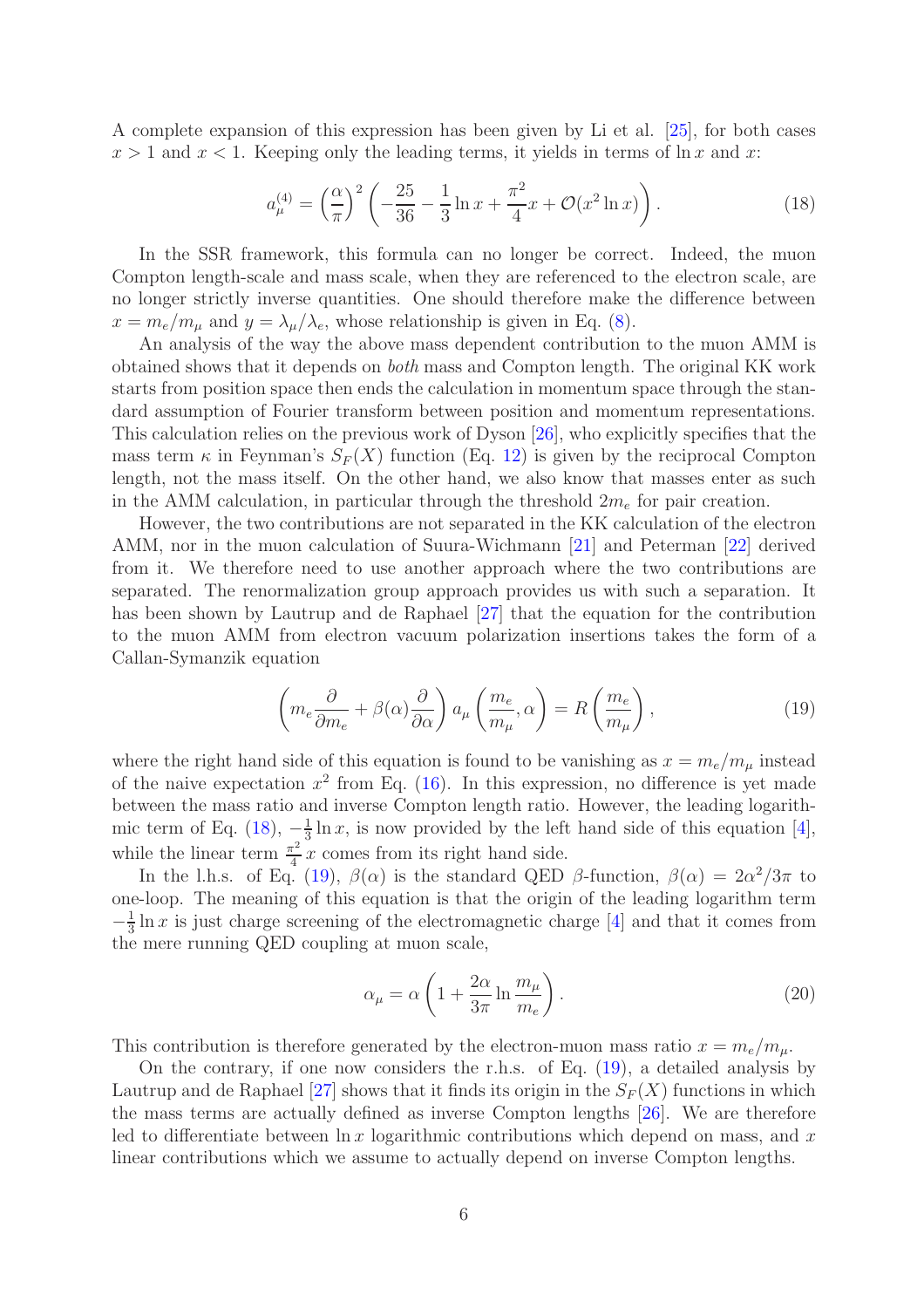Therefore the Callan-Symanzik equation for the muon AMM can now be written (keeping only the leading terms) as

$$
\left(x\frac{\partial}{\partial x} + \beta(\alpha)\frac{\partial}{\partial \alpha}\right) a_{\mu}(x,\alpha) = \left(\frac{\alpha}{2}\right)^2 y,\tag{21}
$$

where  $y = \lambda_\mu / \lambda_e$  while  $x = m_e / m_\mu$ .

The solution to order  $\alpha^2$  of this equation finally yields a correction to the muon AMM,  $\delta a_\mu^{\rm SSR} = (y-x)\alpha^2/4$ , which is well approximated by

$$
\delta a_{\mu}^{\text{SSR}} = -\alpha^2 \frac{x \ln^3 x}{8 \mathbb{C}_{\mu}^2} = 230 \times 10^{-11}.
$$
 (22)

Assuming that higher order power contributions  $x^k$  should also be corrected and replaced by  $y^k$ , one finds that the 2-loop  $x^2$  power terms of Eq. [\(17\)](#page-4-2), coming from  $e^+e^-$  pairs, yield a small correction  $\delta a_{\mu} = 4 \times 10^{-11}$ , while  $x^2 \ln x$  terms yield  $-20 \times 10^{-11}$ . Hadron loops contribute also by  $\sim (m_{\mu}/m)^2$  terms, yielding a SSR correction  $\approx +17 \times 10^{-11}$ , so that these possible higher order effects cancel each other and are anyway smaller than current theoretical uncertainties  $(43 \times 10^{-11})$ . Three-loop effects as well as tau lepton loops yield corrections smaller than  $1 \times 10^{-11}$ .

We therefore estimate the special scale-relativistic correction to  $\delta a_{\mu} = (230 \pm 16) \times$ 10<sup>−</sup><sup>11</sup>, yielding a theoretically estimated (SM+SSR) muon AMM

<span id="page-6-2"></span>
$$
a_{\mu}(\text{th}) = 116592040(43) \times 10^{-11},\tag{23}
$$

in excellent agreement with the present experimental value  $a_u(\exp) = 116592061(41) \times$  $10^{-11}$  [\[6\]](#page-7-3)). Provided the SM theoretical result is confirmed in the future (note however that some QCD lattice calculations disagree with it and yield a higher SM theoretical prediction [\[28\]](#page-7-25), although with a larger error bar), the SSR correction  $(230 \pm 16) \times 10^{-11}$ (where the error bar corresponds here to the possible inclusion of higher order mass terms) agrees with the observed difference between the experimental and theoretical muon AMM,  $\delta a_{\mu} = (251 \pm 59) \times 10^{-11}.$ 

Moreover, it will be possible to test the newly estimated theoretical value of the muon AMM Eq. [\(23\)](#page-6-2) in the next years, since the Muon  $g - 2$  Fermilab experiment E989 aims to finally reduce the experimental uncertainty by a factor of four [\[29\]](#page-7-26). If this goal is attained (experimental error  $\approx 13 \times 10^{-11}$ ), the main uncertainty in the comparison between theory and experiment will come from the hadronic theoretical contribution, for which improvements are also expected [\[30\]](#page-7-27).

We intend to perform in a forthcoming work a complete new theoretical calculation of the muon AMM in the SSR framework, which involves taking into account a generalized form of Fourier transform [\[11,](#page-7-8) p. 540] compatible with the new status of the Planck length as a minimal scale, invariant under dilations.

## <span id="page-6-0"></span>References

- <span id="page-6-1"></span>[1] P.A. Zyla et al. (Particle Data Group), *Prog. Theor. Exp. Phys.* 2020, 083C01 (2020).
- [2] P.J. Mohr, D.B. Newell and B.N. Taylor, (CODATA 2014), *Rev. Mod. Phys.* 88, 1 (2016).